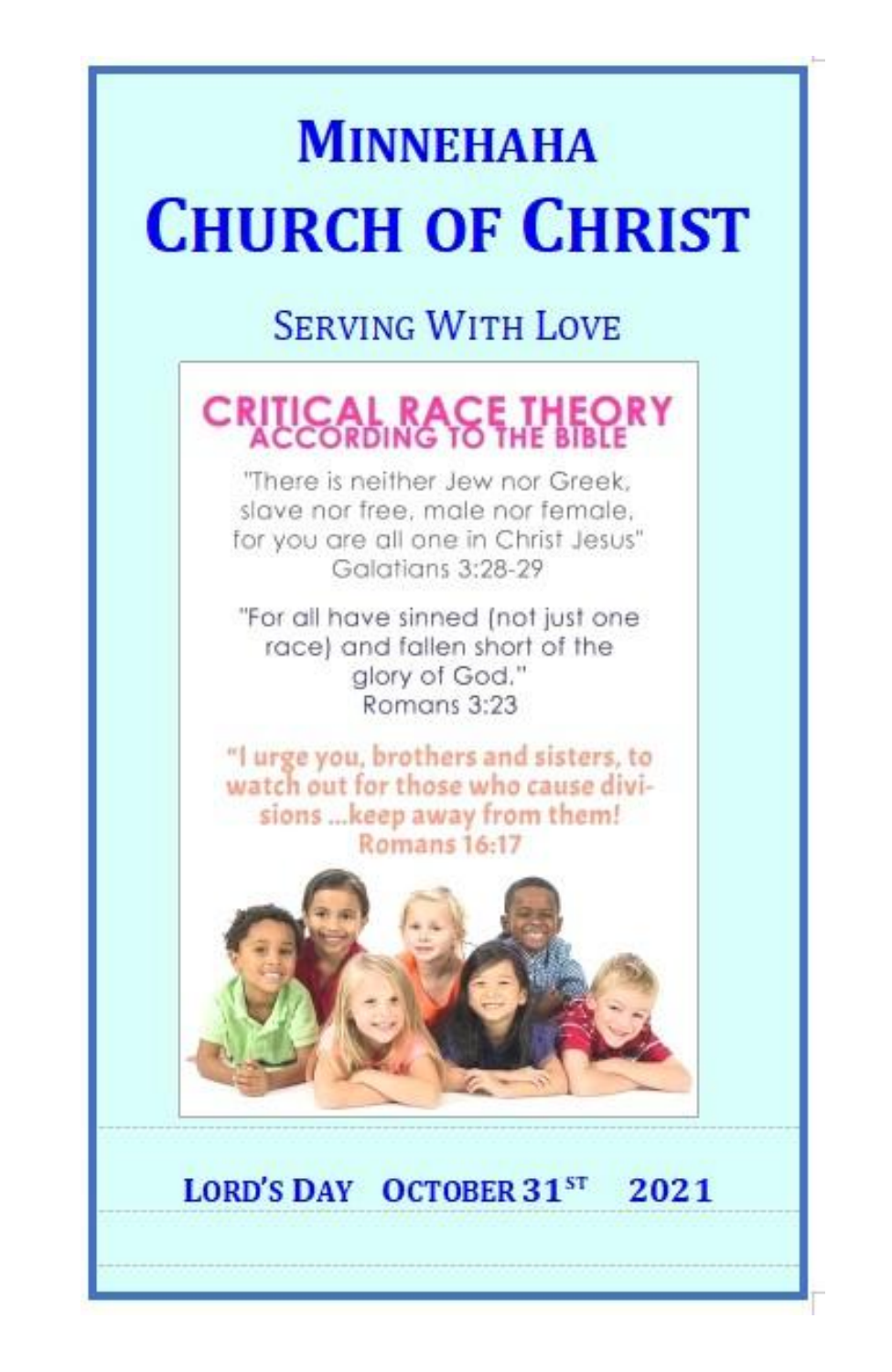# **Mission Prayer Needs:**

When **Dan and Linda Wiese** are near us, they stop to tell about the work they are doing for Christ in Amman, Jordan (operating a library). That project is supervised by **James Bacus** and here are some prayer requests from his email this week:

We have been praying for 6 years that God would open new doors of outreach and impact in East Amman. This area has many people of various cultures and back grounds. This area also has financial challenges and has been home to many refugees. We have been patiently waiting for just the right time. In the last few weeks, God has opened many doors and many conversations for opportunities in this area. We are still in the early stages of this project development, but so far we have seen green lights along the way.

We couldn't do what we are doing in Amman without interns and volunteers. We love their help and insight and encouragement. They are such a Kingdom changing impact. If you know someone that would be interested in serving in some capacity, whether a few weeks or a few months, let me know.

Thank you for your continued prayer and support and encouragement for all that God is doing at *Books and More*. We have had an busy and full Summer and Fall and have been so encouraged by the many connections and conversations that continue to grow deeper each day.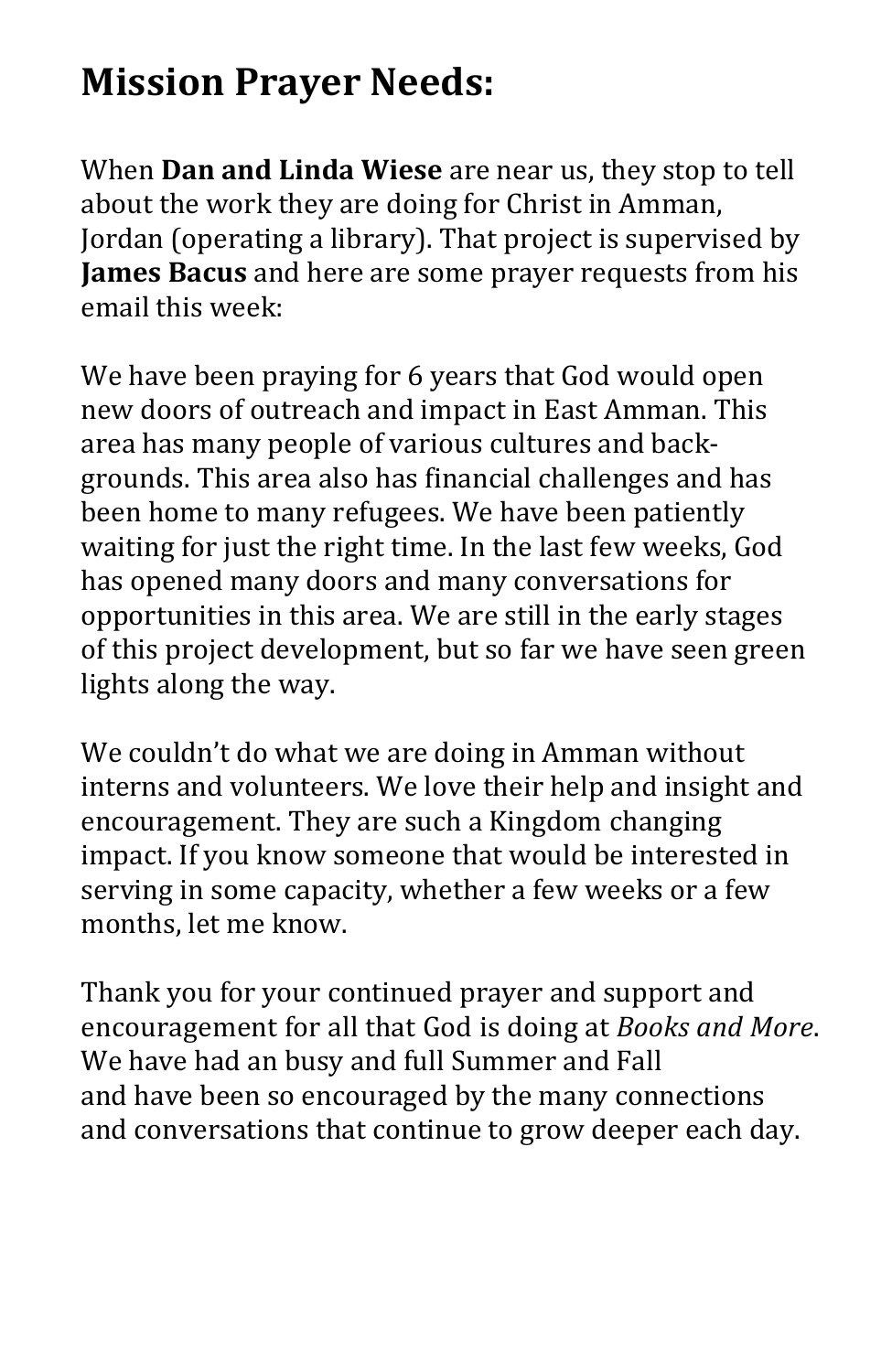## **MINNEHAHA CHURCH OF CHRIST**

3217 NE 54th Street, Vancouver, WA 98663 360-694-5725

**MIKE KENNEDY, MINISTER JAMES WELDON, ASSOCIATE MINISTER ELDERS:** James Weldon, Mike Kennedy, Sam Judd, Charles Dailey **MUSIC** AND **YOUTH:** Jim Kennedy

October 31, 2021 OFFICE SECRETARY: Stormie Priest BUILDING: Louie Staudinger<br>
PREACHING IN PAKISTAN: Sam & Brittany Gill: sam\_gill7@yahoo.co.uk / brittanyhoff@gmail.com **ONLINE VIDEO SITE: Browse TO MINNEHAHACHURCH.ORG and pick "YOUTUBE."**

Honoring those who have passed on: MINNEHAHACHURCH.ORG/HONORING.HTML

### **9:30 BIBLESTUDY TEAM**



**Dave Kubow** *Recovering From Covid*



**Mark Williams** Today: Exodus 7-8

#### **10:45 MAIN ASSEMBLY SINGING L EAD ERS**



**Jimmy Kennedy**



**Lauren- Taylor Priest**



**Stephanie Kennedy**

**The Lord's Supper is served, a reminder of God's grace.**



**Mike Kennedy**

# **"The Triumph of Teamwork"**

Next Sunday: "God's Will for Your Life "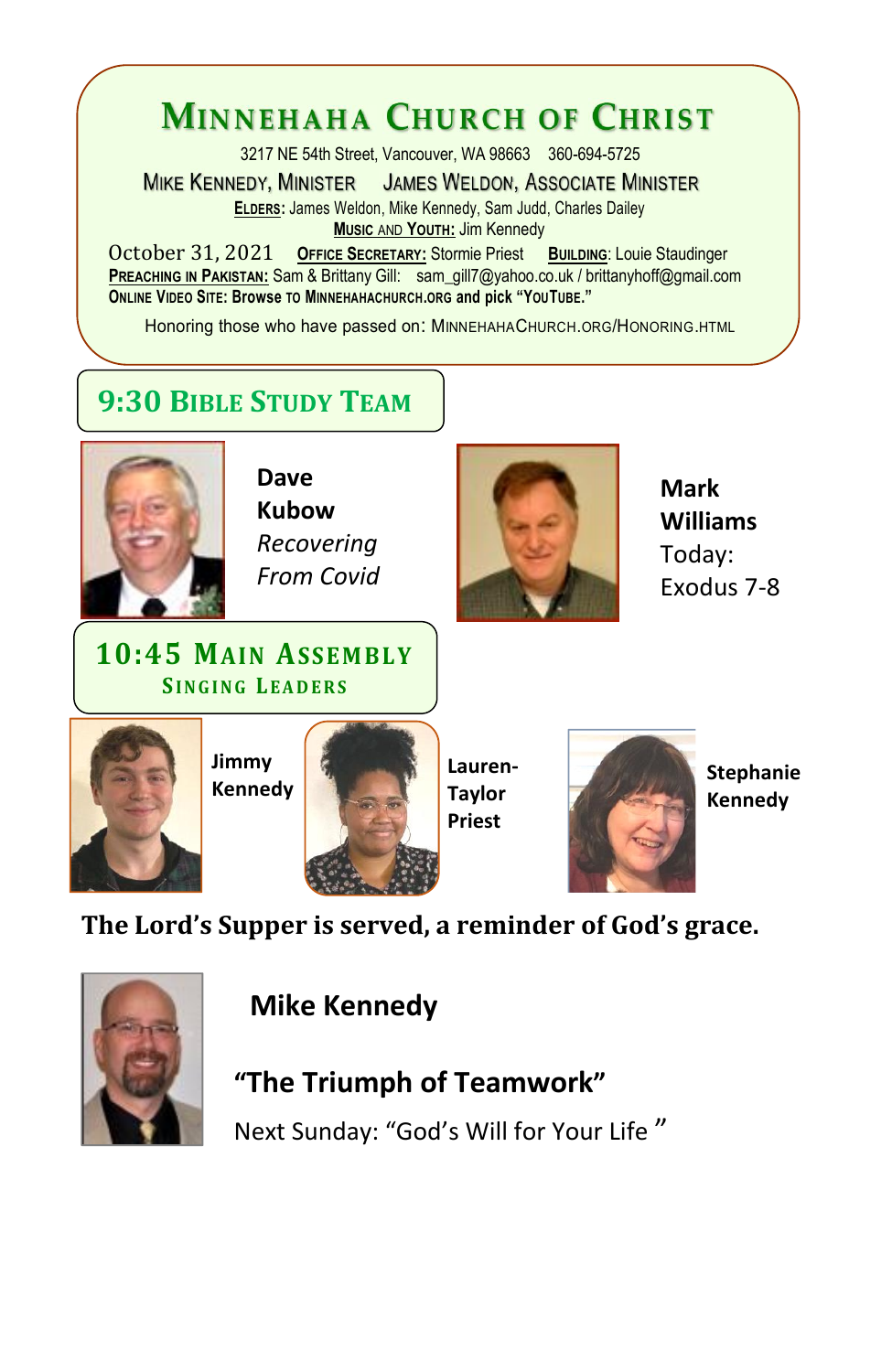### **Two Kinds of Transformation**

By Charles Dailey

Our current government leaders are promising a *total transformation* in America. This means they will control every human from birth to the grave. What they are taught in preschool is included. They will be allowed to report what sex they feel like currently. Their education will include *Critical Race Theory.* All of our money transactions will be observed by the *Internal Revenue Service*. Cash will become nearly unusable. We will be taught to ride public transportation in order to save the planet.

The Lord also wants transformation, but He asks **us** to make the changes. Romans 12:1 in the *Message*<br>Translation: **So here's what I want you to do** *Translation:* **So here's what I want you to do, God helping you: Take your everyday, ordinary life—your sleeping, eating, going-to-work, and walking-around life—and place it before God as an offering. Embracing what God does for you is the best thing you can do for him**.

There is a nearly total conflict between the two transformations. Let's follow God's formula before we lose the option.

### **BIRTHDAYS**

SATURDAY: **Charles Dailey** (91)

The mission of the Minnehaha Church of Christ is to worship God, equipping every member to serve and build up one another and to lead people into a saving and enriching relationship with Jesus Christ.